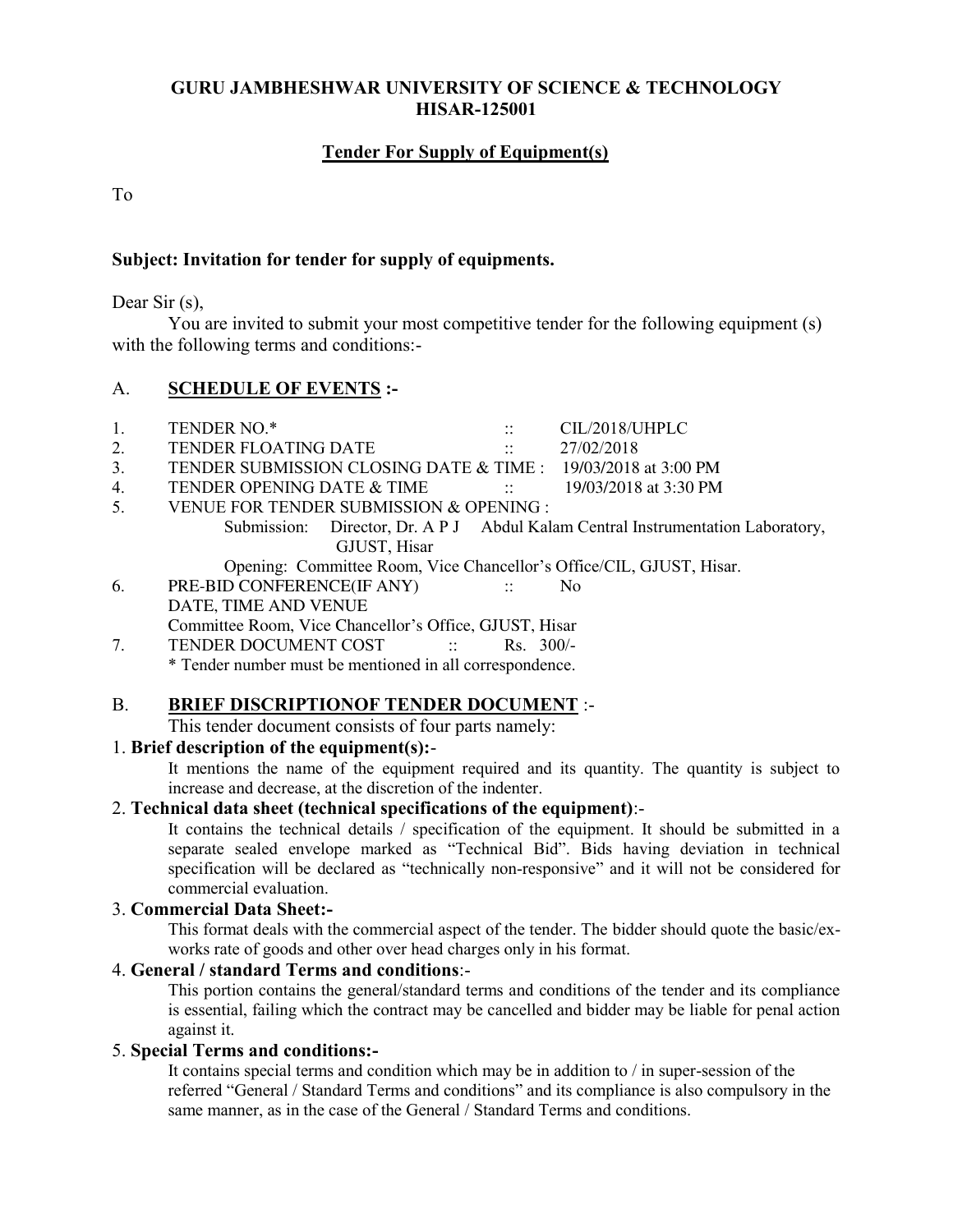# **1. Brief description of the equipment name** :-

Name of Equipment(s) Qty. Required

ULTRA HIGH PERFROMANCE LIQUID CHROMATGRAPH (UHPLC) **-** IMPORTED **1No.**

# **2. Technical data sheet (Technical specifications of the equipment)** :-

| Sr. | Description of the Equipment (s)                                       | Technical         |
|-----|------------------------------------------------------------------------|-------------------|
| No. |                                                                        | Specifications    |
|     | ULTRA HIGH PERFROMANCE LIQUID CHROMATGRAPH                             | <b>ANNEXURE-I</b> |
|     | $(UHPLC)$ – imported                                                   |                   |
|     | (to be quoted under buyback and without buyback policy)                |                   |
|     | (For buyback policy the HPLC available in CIL is of Waters HPLC System |                   |
|     | Modules: 600C, 600E, 77251, 2487)                                      |                   |

# **3. Commercial Data Sheet:-**

# Format of Tender – Price/commercial bid

TENDER NO & DATE: ------------------------------------------------------

# A.BASIC/ EX -WORKS PRICE.

| Sr. | Brief Description of Specifications | Quantity | * Cost   | Total<br>∗ |
|-----|-------------------------------------|----------|----------|------------|
| No. | the Equipments/                     |          | per Unit | Cost       |
|     | Software                            |          |          |            |
|     |                                     |          |          |            |
|     |                                     |          |          |            |

# \* SPECIFY CURRENCY

### B Over Head Charge ( Taxation etc.)

| Sr. | Nature of Overhead                  | Rate | Total amount |
|-----|-------------------------------------|------|--------------|
| No. | Charges(Tax/insurance/freight etc.) |      | (Rs)         |
|     |                                     |      |              |
|     |                                     |      |              |

Total A +B = Rs ----------------- ( in words Rs……………………… We agree to supply the above Equipments/software in accordance with the above

 technical specifications for a total contract price referred as above, with in the period specified in the Invitation for Tender. We also confirm that the normal commercial warranty/guarantee of as per tender document shall apply to the offered Equipments/ Software.

Signature of Supplier with seal Correspondence address of the company With phone, Fax, and E-mail and Name & address of contact person Place and Date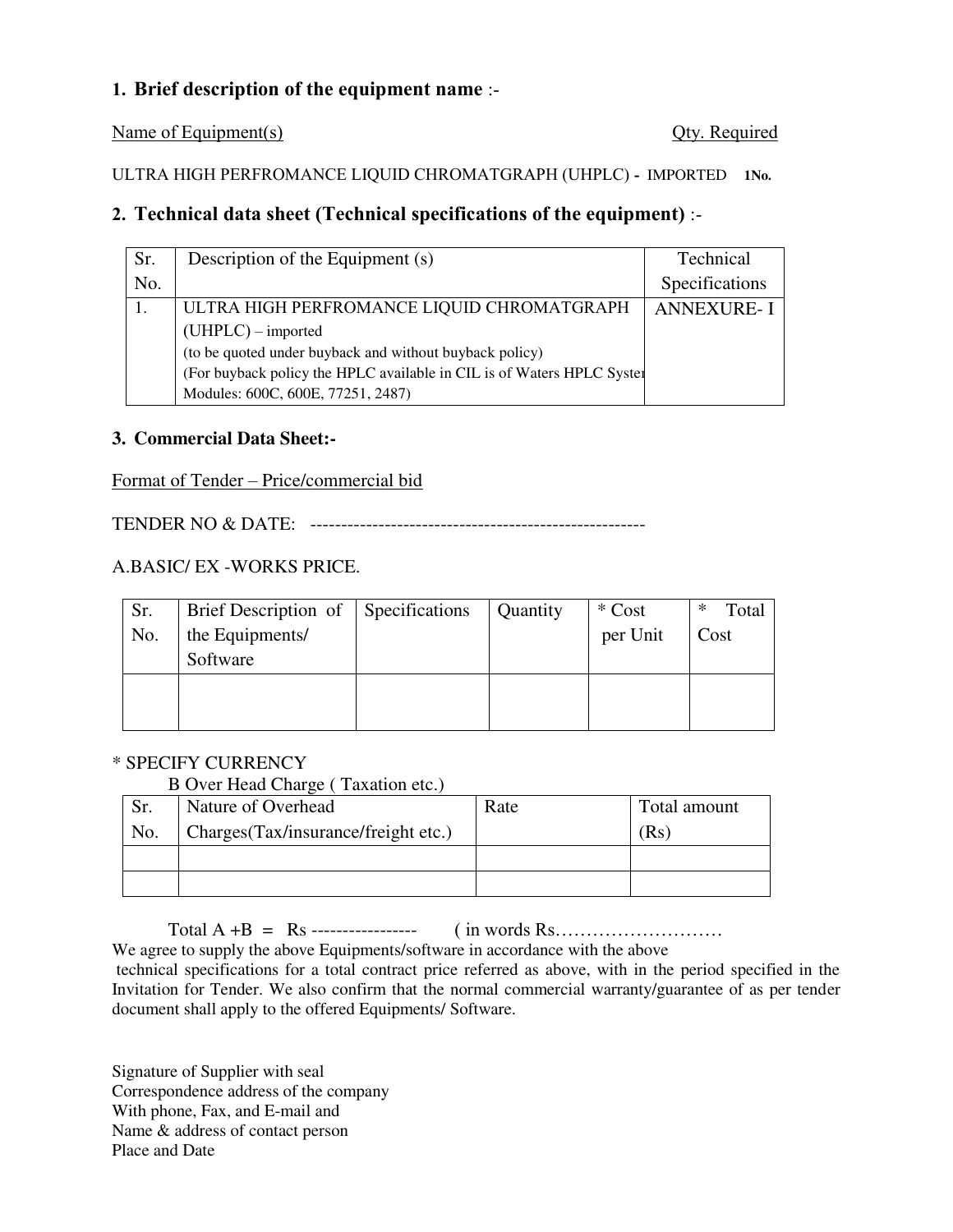# **4. General/Standard Terms and Conditions of the Tender**:-

### 1 **Two Enevelope Bid :-**

**The tender is to be submitted on two envelope bid pattern i.e. "Technical bid" and "Price/commercial bid" in separately sealed envelopes.** Both of these envelopes should be put in and sealed in another envelope addressed to Director, Dr. APJ Abdul Kalam Central Instrumentation Laboratory, Guru Jambheshwar University of Science & Technology, Hisar-125001 (Haryana), India and super-scribed in bold as "**TENDER FOR SUPPLY OF UHPLC".** The "Technical bid" should mention only the technical details of the item/equipment. Price per unit be mentioned only in the "**Price/commercial bid format**".

### 2. **Bid Signing**:-

The Tender must be signed by authorized signatory of the bidding firm/company on each page, along with seal of the firm/company, as the case may be.

# 3. **Conditional Bid**:-

Conditional Bid is not acceptable. Hence, the supplier is advised neither to alter the specifications nor to mention anything on the Tender form, except cost, signature with seal, otherwise his Tender will not be considered.

### 4. **Delivery Destination**:-

The Tender should be quoted as FOR GJUS&T, Hisar. The transient insurance and freight charges etc, if any, needs to be mentioned separately of the basic/ ex- works price of the quoted item.

## 5. **Delivery Acceptance**:-

The delivery of the material will be handed over to the authorized official of the concerned indenting department/office, however, the goods will be deemed to accept subject to the approval of the inspection committee of GJUS&T. In case of rejection of the consignment, the supplier should immediately remove the consignment from the university premises failing which it will remain there at the risk and responsibility of the supplier and university will not be responsible for any kind of liability in this regard.

## 6. **Delivery Period**:-

The supply is to be made within 30 days of the date of dispatch of the supply order. However, in case of imported goods this time limit will be 60 days, instead of 30 days.

# 7. **Delivery Period Extension**:-

The supply order(s) shall be executed within the time specified in this regard. However, in case of Force Majure / reasons beyond control of the supplier, he may make a written request to the Vice-Chancellor for grant of extension for delivery period. The written request in this regard should clearly spelling out such reasons.

The Vice-Chancellor, if he is satisfied of such reasons and further that the requested extension will not be detrimental to the interests of the university, may grant extension for a reasonable period for delivery of the goods. The supplier would be required to indemnify the university against any loss on account of downfall of the price during the extended period.

# 8. **Penalty for delayed supply**:-

In the event of the delayed supply, if accepted, the Registrar will be competent to impose penalty @ 1% per day of the purchase order, provided that the entire amount of penalty shall not exceed 10% of the total amount of Purchase order. The supply will be deemed to be complete on the day when 100 % supply is handed over to the indenter (in case of supply in installments) and its installation is done. An appeal against these orders shall, however, lie to the Vice-Chancellor whose decision shall be final.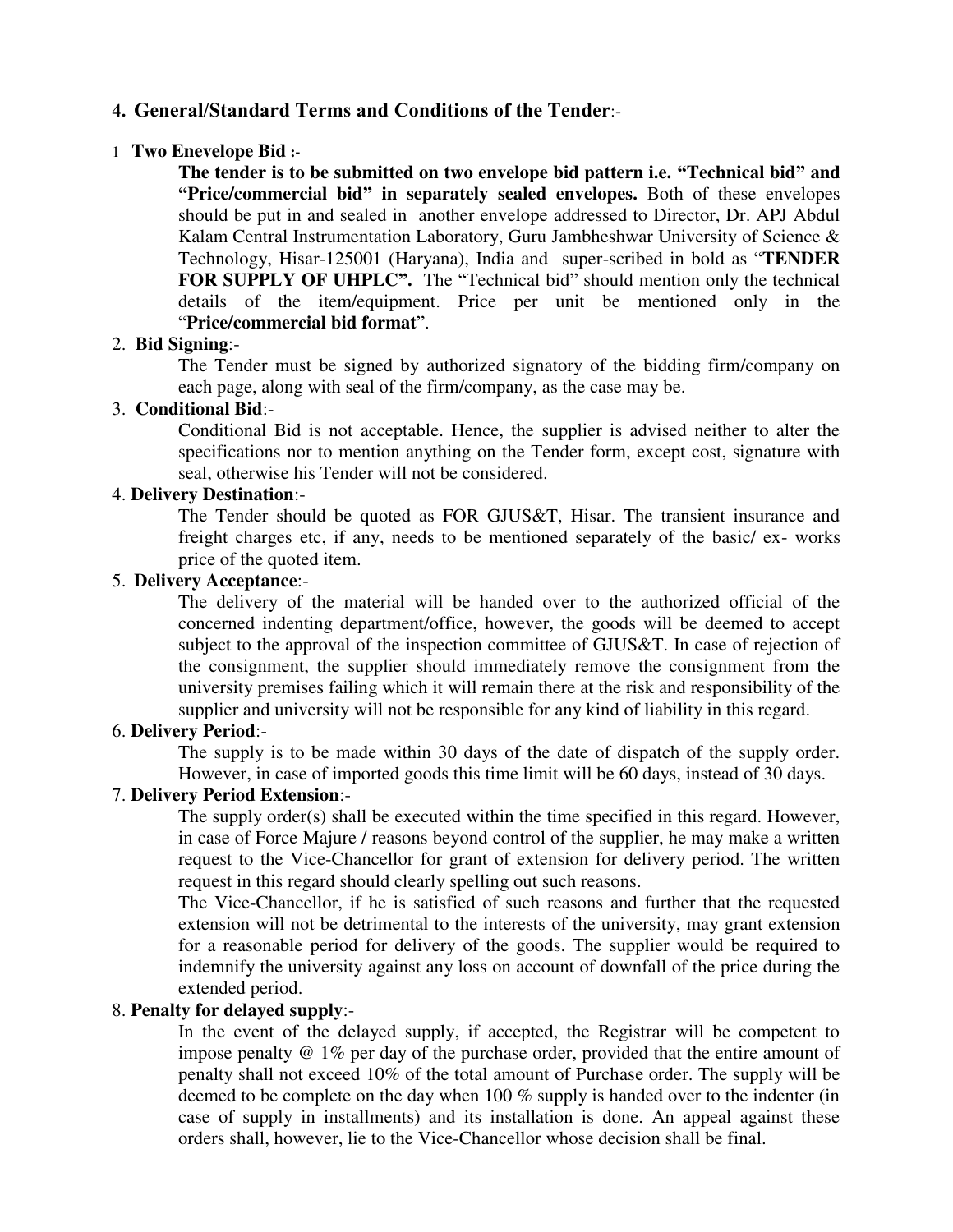# 9. **EMD forfeiture**:-

In case of the contractor backs out the supply, the earnest money deposited by him shall be forfeited. Apart from it, he will be liable for any other action against him, as may be considered necessary by the Vice-Chancellor.

### **10. Rejection of incomplete tenders**;\_

Incomplete Tender such as unsigned Tender, late submitted Tender, conditional tender, not confirming to the eligibility criteria and Technical specification or with any vague term such as 'Extra as applicable' will be considered as rejected.

### **11. Quantity Variation** :-

The quantity shall be subject to increase or decrease as the case may be.

### **12. Manual/literatur**e:-

The detailed literature/catalogue of the quoted instrument and its accessories should also be attached with the tender. The specifications claimed by the firm should be clearly mentioned in the literature/catalogue also. Its manual should also be supplied with the equipment.

# **13. Taxation**:-

Taxes/Excise duty/Custom duty etc. should be quoted independent of the ex-works price of the item and it will be paid as applicable under Government rules, if so quoted by the Supplier in the tender, subject to the certificate in the bill of costs as follows. However, wherever exemption from duty (excise/custom duty) is applicable, the university will provide the exemption certificate, along with supply/purchase order itself.

In case of imported goods the custom clearance is to be arranged by the supplier at his own. Charges, if any, in this regard, however, need to be mentioned accordingly in the quote itself. University will provide necessary documents for this purpose. In case the quote is silent with regard to taxation and clearance charges etc, no such charges will be paid by the university.

# 14. **Right to Bid rejection**:-

The University reserves the right to reject any or all offers without assigning any reason.

# **15. Packaging of Consignment**:-

The material should be packed in a strong case so as to avoid any damage, theft or pilferage in the transit, in which case the responsibility shall be that of the supplier.

### **16. Warranty** :-

The warranty should not be less than 12 months from the date of installation of the equipment.

### **17. Performance Warranty** :-

Before release of the payment, the successful bidders will be required to submit a performance warranty in form of bank guarantee equal to 10% of the purchase order for the warranty period of the Equipments.

In case of imported goods requiring opening of LC or advance copy of the draft, the bank guarantee on account of performance warranty, having validity for warranty period plus 4 months, should be submitted before issuance of the purchase order by the indenter. If required, its validity will be got suitably extended by the supplier before release of his EMD.

# **18. Payment** :-

The payment will be made within 30 days of the successful installation and its inspection and further after the on-site training imparted, if it is the requirement of the tender document.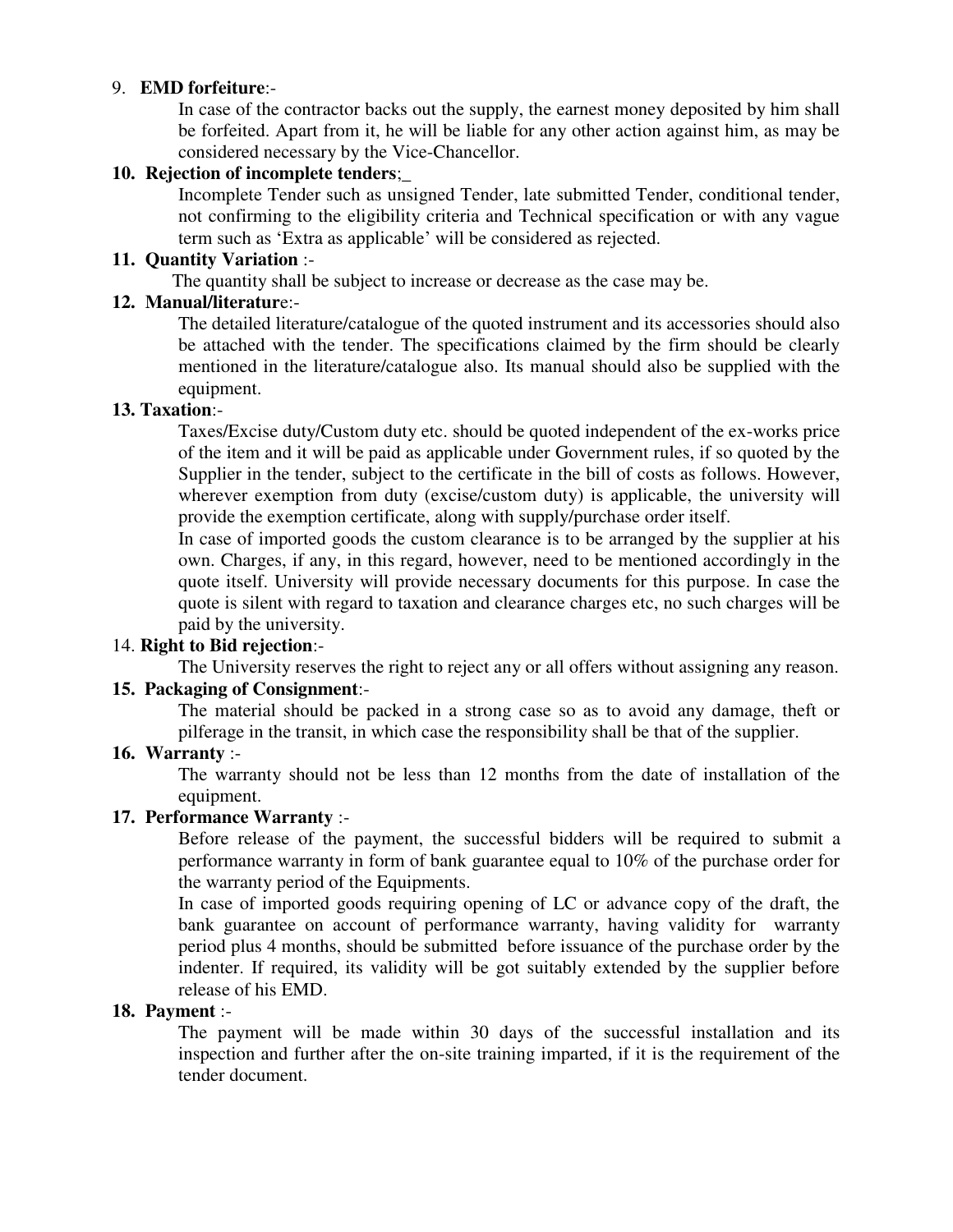### **19. Currency**:-

The rates are quoted in Indian Currency (I N R). However, in case of imported item it may be quoted in foreign currency where in the date of floating of tender will be taken as the conversion date for bid evaluation and comparison purpose

### **20. Earnest Money Deposit(EMD)** :-

The earnest money of the amount, as per the slab given below, in the form of bank draft payable at Hisar and drawn in favour of the Registrar, Guru Jambheshwar University of Sc. & Tech. Hisar or a irrevocable bank guarantee, will be required to be remitted with the tenders. **EMD should be enclosed with Price bid and the same should be indicated in the Technical bid also.** 

### **21. Arbitration :**

In case of any dispute both the parties will be bounded by the decision of the Vice-Chancellor, GJUS&T, Hisar, as the arbitrato**r.**

### **22. Jurisdiction** :-

All disputes shall be subject to Hisar jurisdiction.

### **EMD Slab**:-

| Sr. No.          | <b>Contract Value</b>    | <b>Earnest Money</b> |
|------------------|--------------------------|----------------------|
| $\overline{1}$ . | Rs. 300001 to 500000/-   | Rs. 20000/-          |
| 2.               | Rs. 500001 to 1000000/-  | $Rs.40000/-$         |
| 3.               | Rs. 1000001 to 2000000/- | $Rs.70000/-$         |
| $\overline{4}$   | Above Rs. 20 Lacs        | Rs. 100000/-         |

Director, Dr. A P J Abdul Kalam Central Instrumentation Laboratory, GJUST, Hisar

The terms & conditions of tender have been read and I/We certify that I/We clearly understand the same and undertake for its compliance

Place: -------- Signature of authorized representative of the bidding firm/company with seal.

Dated: ----------

(Affix Rubber Stamp of the firm)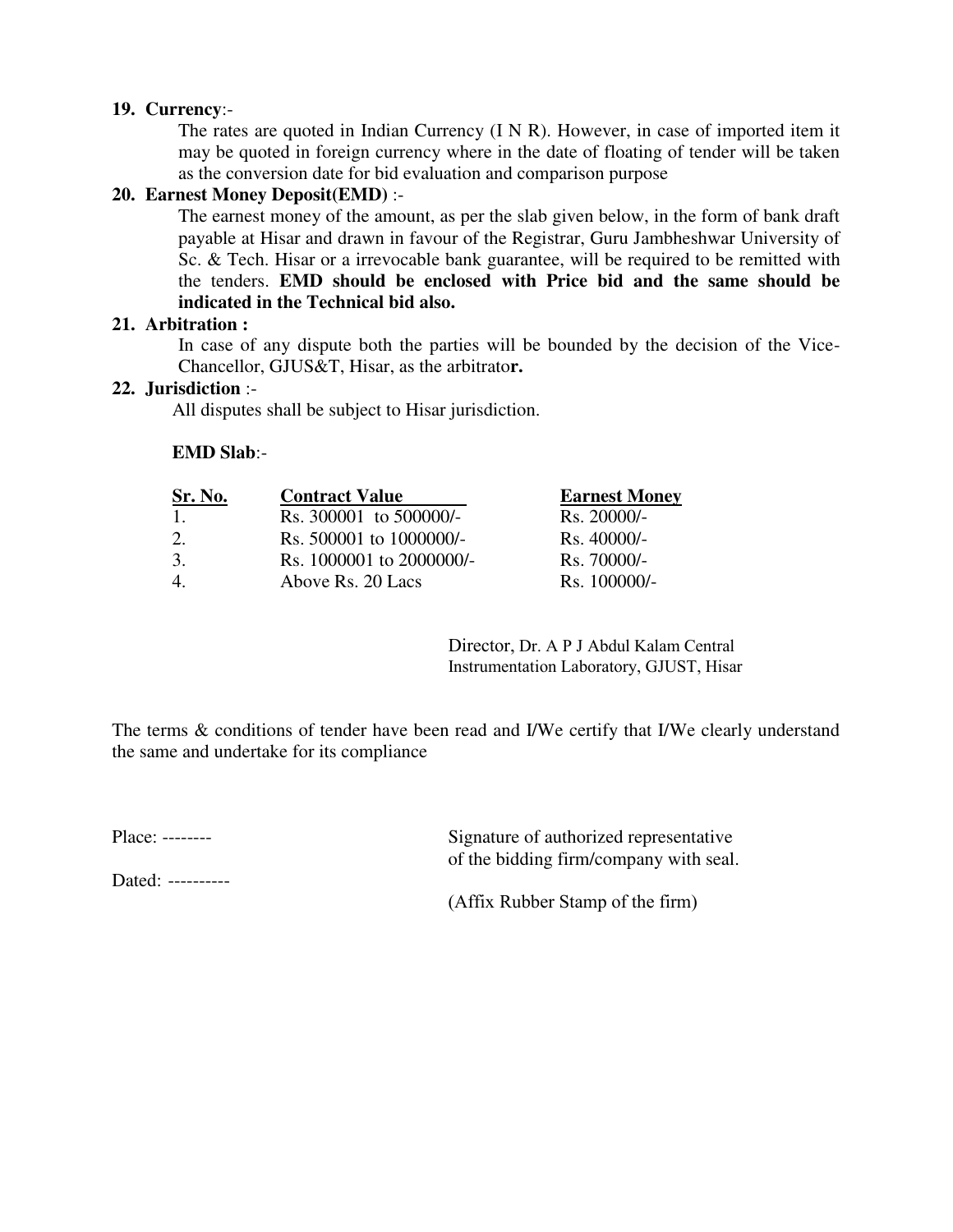### **5. Special Terms and Conditions**

- 1. If the equipment is not manufactured by the bidder, authorization of the manufacturer to the bidder for marketing and servicing of the equipment in India should be enclosed along with technical bid of the tender.
- 2. The detailed literature/catalogue of the quoted instrument and accessories should be attached with the tender. The specifications claimed by the firm should be clearly mentioned in the literature/catalogue
- 3. The firm should agree to supply the spare parts/software, etc. for at least five years.
- 4. Please quote the AMC/CMC rate for at least four years after warranty period.
- 5. Free upgradation of software for at least for five years after warranty period.
- 6. The instruments and accessories will be installed completely in Dr. A P J Abdul Kalam Central Instrumentation Laboratory, GJUST, Hisar by the successful bidder. No wires, cables, etc. will be provided by CIL for installation. It is also necessary to provide training for lab./technical personnel including trouble shooting etc. and also presentation and demonstration to research scholars, teachers and technician/lab. attendant on instruments.
- 7. In case of short supply or wrong supply of equipment, its parts or accessories or supply of items in damaged conditions, it is the responsibility of the bidder to arrange for the supply of the required items in working condition as per the purchase order, within the period specified for instrument. Any additional expenditure, whatsoever, for the above will be borne by the bidder only.
- 8. Payment: In case of imported items, option of payment through L.C. or thorough draft or as decided by the university.
- 9. The successful bidders will be required to submit a performance warranty in form of bank guarantee equal to 10% of the purchase order for the warranty period of the Equipment at the time of successful installation.

Director, Dr. A P J Abdul Kalam Central Instrumentation Laboratory, GJUST, Hisar

I hereby accept all the terms and conditions.

 Authorized Signatory with date and office seal

Note: Please submit it along with tender.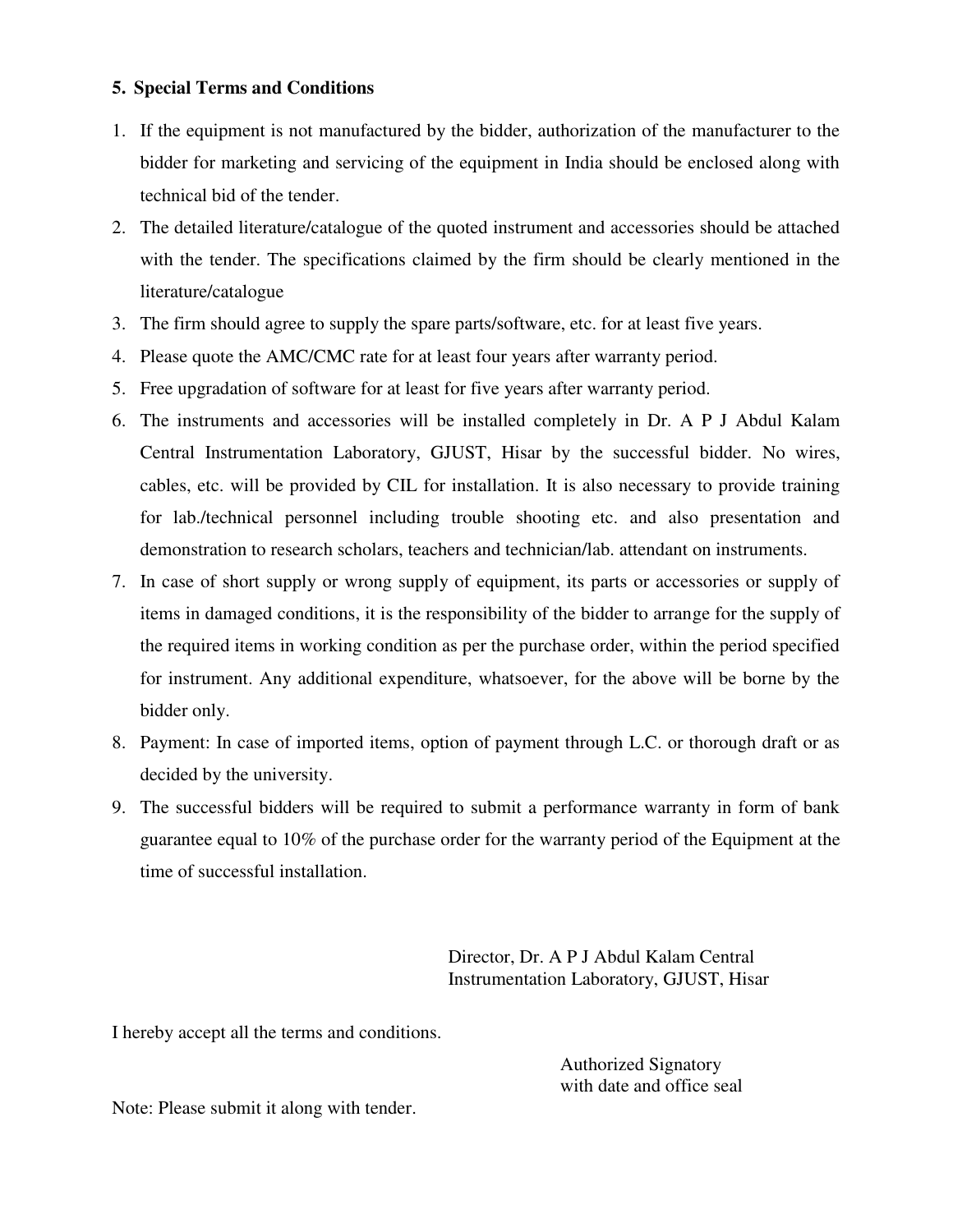# **GURU JAMBHESHWAR UNIVERSITY OF SCIENCE & TECHNOLOGY, HISAR**

### **TENDER NO & DATE: ------------------------------------------------------**

# **TECHNICAL SPECIFICATION / TECHNICAL DATA SHEET OF THE EQUIPMENT/ITEM REQUIRED.**

# **ULTRA HIGH PERFORMANCE LIQUID CHROMATORAPH (UHPLC)**

| Sr.            | <b>Description</b>                                                   |  |  |
|----------------|----------------------------------------------------------------------|--|--|
| No.            |                                                                      |  |  |
| $\mathbf{1}$   | Pump                                                                 |  |  |
|                | Ultra High-Pressure Binary/Quaternary Gradient System.               |  |  |
|                | Flow rate 0.001 to 2 mL/min in 0.001 mL/min increments or better     |  |  |
|                | Flow rate accuracy $\pm 1$ %                                         |  |  |
|                | Flow rate Precision $\pm 0.07\%$ RSD                                 |  |  |
|                | Maximum Pressure Setting range - 15000 psi or higher                 |  |  |
|                | Pump Seal Wash & Wet Prime should be Automatic                       |  |  |
|                | Default Total System Dwell Volume <450 µL                            |  |  |
|                | Online PH Gradient through System/Software to cover range of 2 to 12 |  |  |
|                | Gradient formation & Profile: 10 gradient profile or more            |  |  |
|                | Safety Feature: Leak Sensors & leak handling feature                 |  |  |
| $\overline{2}$ | <b>Degasser</b>                                                      |  |  |
|                | Membrane degassing unit should have four/ five lines                 |  |  |
| $\overline{3}$ | <b>Detector: PDA/DAD</b>                                             |  |  |
|                | Wavelength Range: 190-800 nm or better                               |  |  |
|                | Flow Cell Volume: $\leq 2.5$ µL                                      |  |  |
|                | Flow Cell Path Length 10 mm                                          |  |  |
|                | Wavelength Accuracy: ±1nm                                            |  |  |
|                | Linearity Should be $> 2.0$ AU or better                             |  |  |
|                | Base line noise should be $\leq 10x10^{-6}$ Au at 230 nm             |  |  |
|                | Drift $\leq 1.0x10^{-3}/AU/Hr^{\circ}C$                              |  |  |
|                | Lamp Optimization software and Peak Purity feature as standard.      |  |  |
|                |                                                                      |  |  |
| $\overline{4}$ | <b>Auto Sampler with Cooler</b>                                      |  |  |
|                | Sampler injection Volume setting range : $0.1$ to $50 \mu L$         |  |  |
|                | Temperature Setting range: 4°C to 40°C                               |  |  |
|                | The Carry over must be below <0.004%                                 |  |  |
|                | Injection precision : $\leq 1.0\%$ of RSD                            |  |  |
|                | Injection Needle Wash: Should be Programmable, Integrated and Active |  |  |
|                | Advanced Features like Auto Dilution & Auto addition.                |  |  |
|                |                                                                      |  |  |
| 5              | <b>Column Oven</b>                                                   |  |  |
|                | The temperature range should be 20°C to 85°C                         |  |  |
|                | Temperature control precision : $\pm 0.3$ °C                         |  |  |
|                | Temperature accuracy: $\pm$ 0.5 °C                                   |  |  |
|                |                                                                      |  |  |
|                |                                                                      |  |  |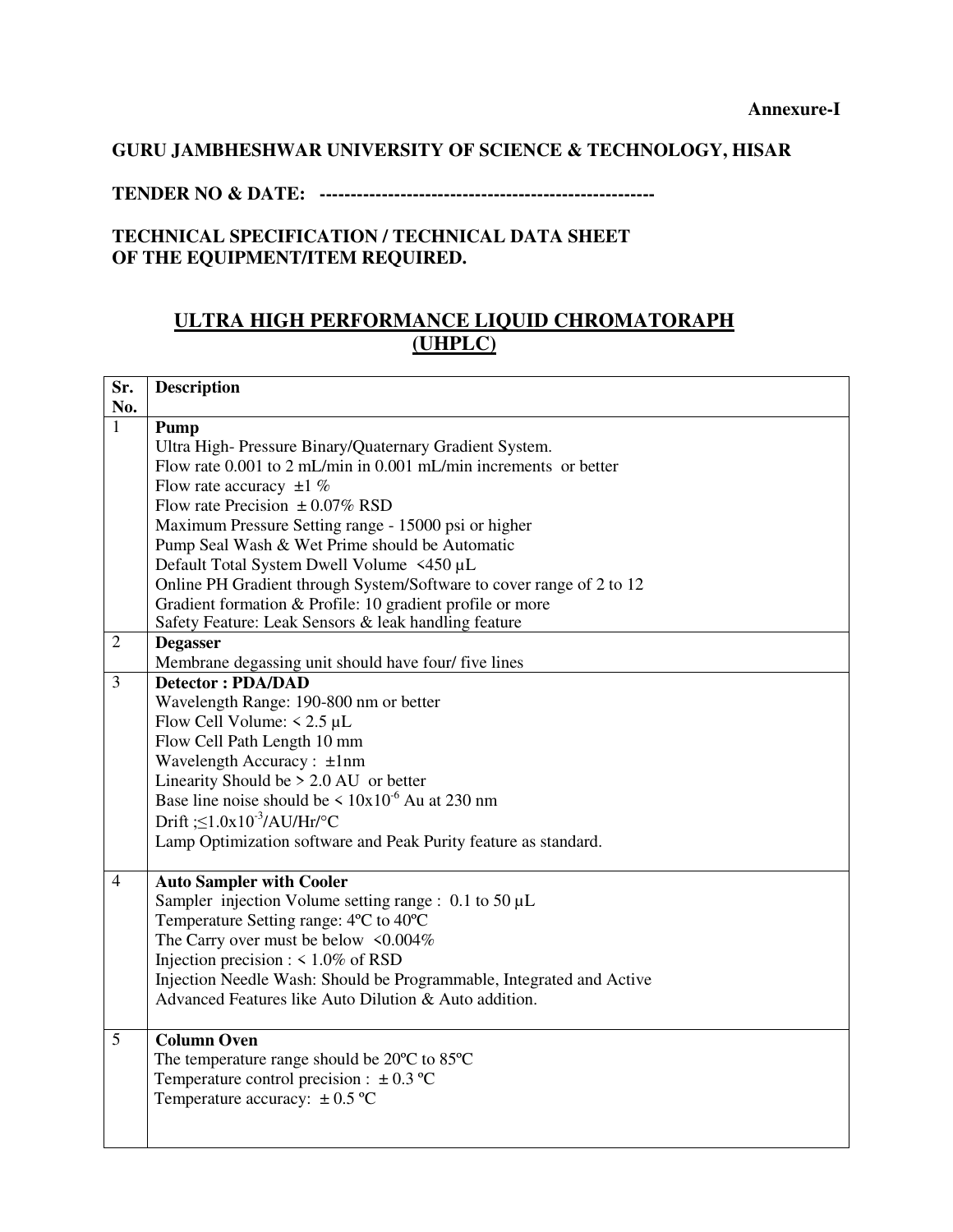| 6               | <b>Columns:</b>                                                                              |  |
|-----------------|----------------------------------------------------------------------------------------------|--|
|                 | $C-18$ Column : 150mm Length, 2.1 mm id, 2.0 µm practical size- 2 nos or equivalent          |  |
|                 | $C-18$ Column : 100mm Length, 2.1 mm id, 2.2 µm practical size- 2 nos or equivalent          |  |
|                 |                                                                                              |  |
| $\overline{7}$  | <b>Software</b>                                                                              |  |
|                 | Operation of the system should be very easy                                                  |  |
|                 | Soft ware for Control of complete LC system with detectors, acquire and processing of data.  |  |
|                 | Single point control of complete system                                                      |  |
|                 | Software should be 21 CFR compliant                                                          |  |
|                 | System suitability, well as system check function must be provided which comply with Good    |  |
|                 | Laboratory Practice (GLP) and Regulatory Conformity                                          |  |
|                 | Pre-made templates, customizable data reports, online help and answer wizard embedded oracle |  |
|                 | data base, report publisher, versatility for multitasking without multiple software package. |  |
|                 |                                                                                              |  |
| 8               | <b>Computer and Printer:</b>                                                                 |  |
|                 | Latest available configuration branded computer and coloured laser printer along with 100 %  |  |
|                 | compatibility with instrument                                                                |  |
| 9               | <b>On-line UPS</b>                                                                           |  |
|                 | On-line 10 KV UPS with minimum One-hour battery backup the instrument                        |  |
| 10              | Warranty: two year standard warranty with three years AMC/CMC including third party items    |  |
| $\overline{11}$ | <b>Optional Item</b>                                                                         |  |
|                 |                                                                                              |  |
|                 | <b>Fluorescence Detector</b>                                                                 |  |
|                 | Wavelength range 200 - 900nm                                                                 |  |
|                 | Wavelength accuracy: +/- 3nm.                                                                |  |
|                 | Light source: Xenon lamp                                                                     |  |
|                 | Cell Volume: < 2ul                                                                           |  |
|                 | Bandwidth: 20nm or better                                                                    |  |
|                 | Sensitivity: S/N. Raman peak of water > 1000                                                 |  |
|                 | <b>Refractive Index Detector</b>                                                             |  |
|                 | Refractive Index range: 1.00-1.75RIU or better                                               |  |
|                 | Detector Zero: Provision for Zero adjustment & Automatic zeroing                             |  |
|                 | Noise Level: <+/- 2.5x10-9 RIU                                                               |  |
|                 | Data Acquisition: Up to 80 Hz or better                                                      |  |
|                 | Flow Cell Volume: $\leq$ 3 µL                                                                |  |
|                 |                                                                                              |  |

Note: All the claims made by the various vendors in terms of the above mentioned specifications should be validated by means of company's global technical specification sheet in the tender document being submitted by them.

=============================================================

HISAR DATED:

> Director, Dr. A P J Abdul Kalam Central Instrumentation Laboratory, GJUST, Hisar